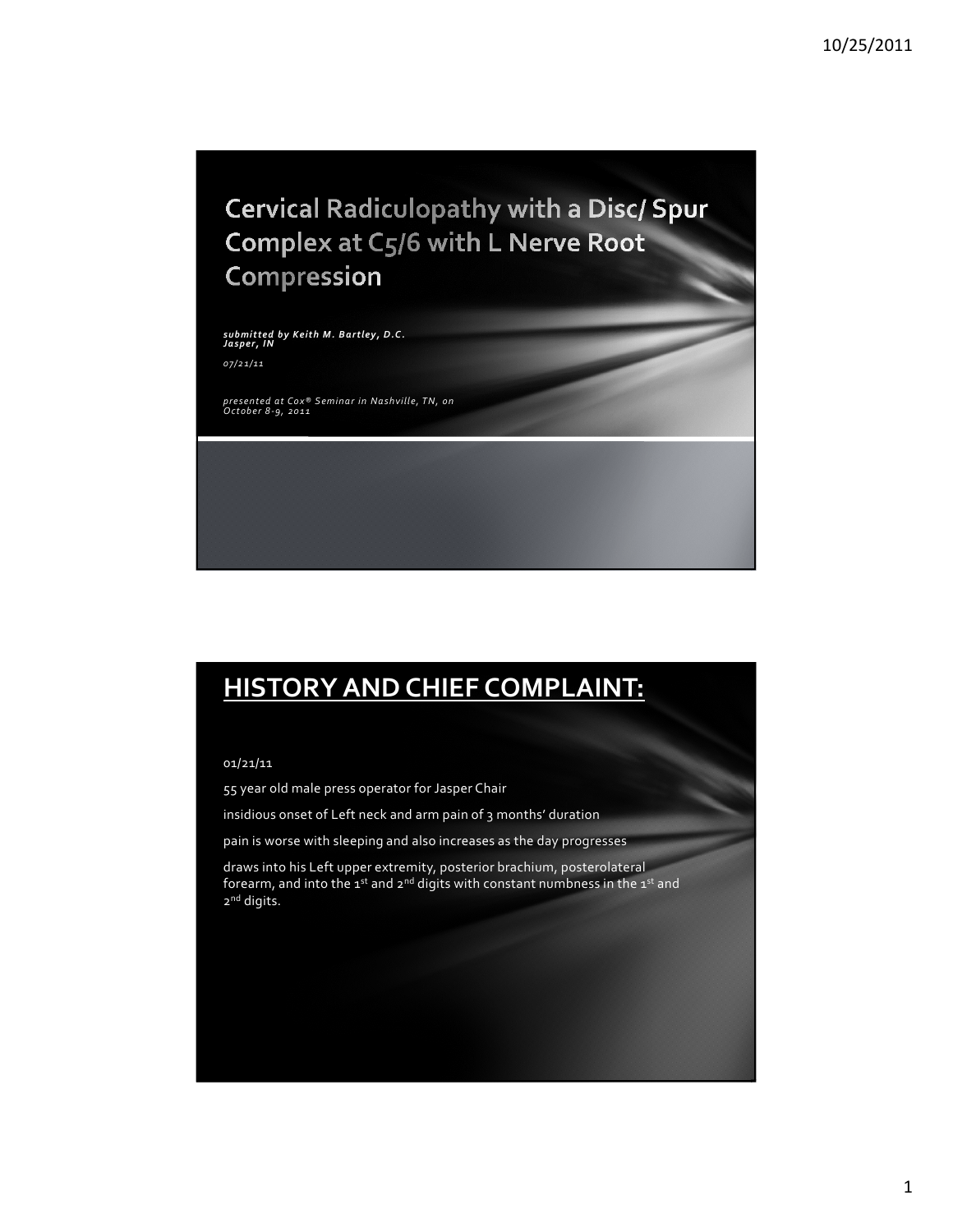# **INITIAL ONSET**

- emergency room
	- prescribed medication which was ineffective
- Memorial Hospital and Health Care Center
	- prescribed physical therapy that provided no relief
	- therapist told him he would be a surgical case
- Family doctor
	- prescribed a Medrol dose pack at least 2 times without improvement
- Patient
	- feels his condition is worsening with his left arm weakening.
	- has an impending neurosurgical consultation.
	- says pain level 9/10 on a 10 point scale
	- works two jobs totaling over 60 hours per week assembling chairs and lifting furniture

### **PAST MEDICAL HISTORY:**

- Medrol dose pack
- physical therapy
- NSAIDS
- History of being a smoker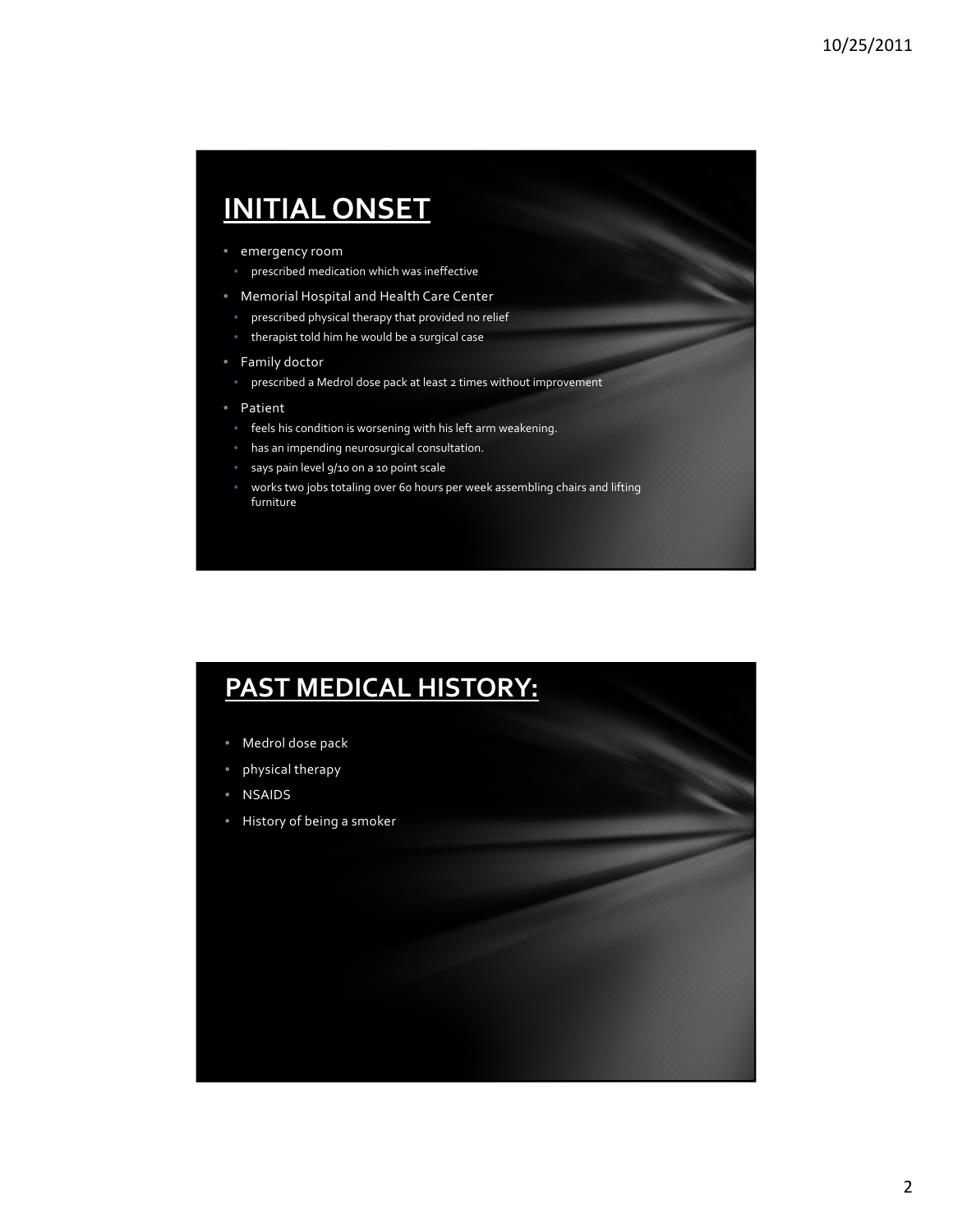# **PHYSICAL EXAMINATION**

- Patient is well developed, well nourished and does not appear to be in any acute distress.
- Blood pressure is 130/84.
- Pulse: 68
- Ht. 5'9".
- Wt. 175
- Active cervical range of motion was
- Left rotation 50
- Right rotation 60
- Flexion 40
- Extension 40
- Left lateral bending 20
- Right lateral bending 30

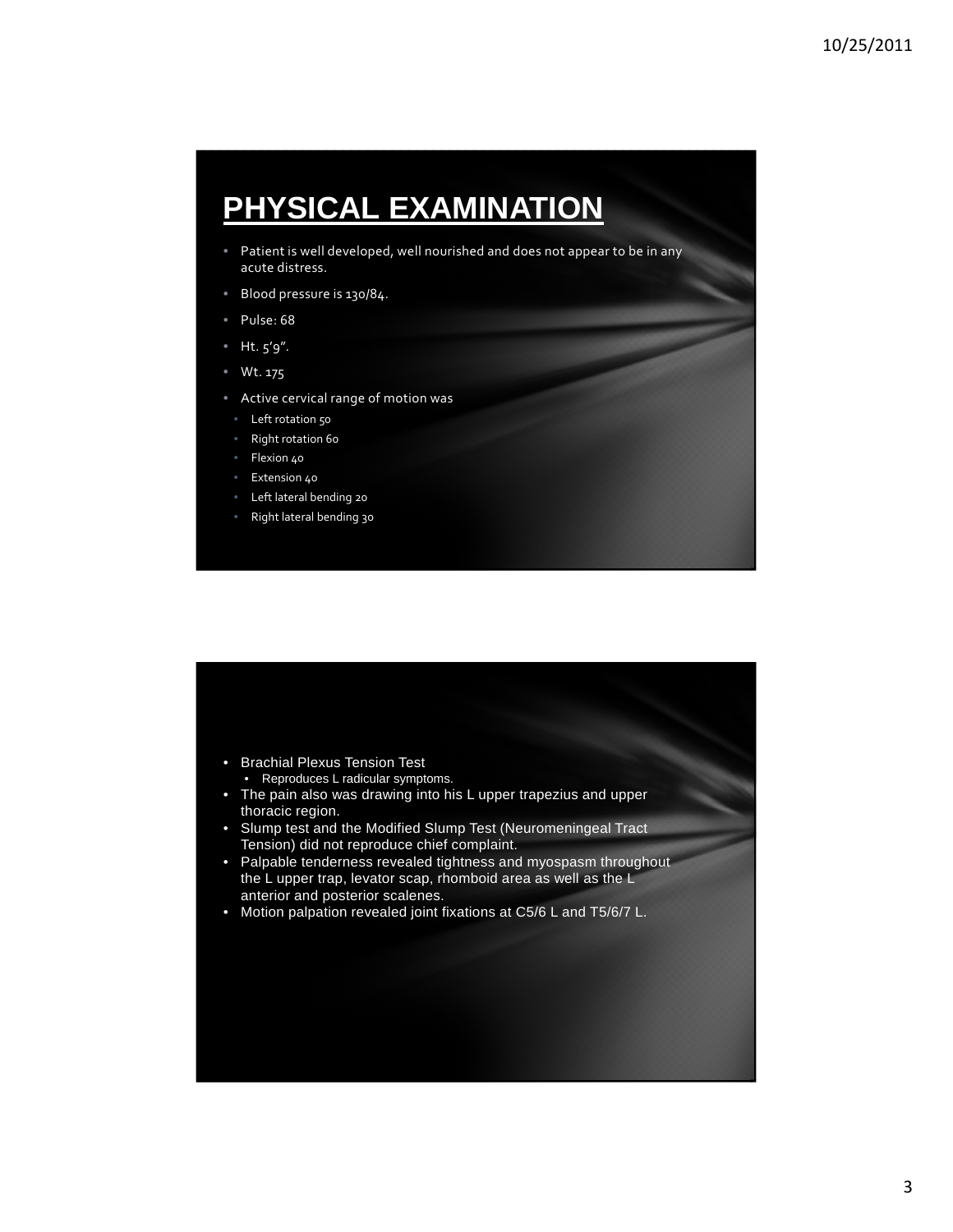### **Motor exam of the upper extremities**

- no weakness with bilateral shoulder shrug, deltoids, biceps, wrist extension, grip, interossei and finger extension.
- Sensory of upper extremity intact.
- Reflexes 1+ upper extremity bilateral.
- Muscle tone normal.

# **RADIOGRAPHIC EXAMINATION:**

01/05/11 Cervical MRI without contrast.

#### • **C5/6:**

- 
- 
- 
- 
- This is asymmetrically prominent in the L intraforaminal location.<br>
This is asymmetrically prominent in the L intraforaminal location.<br>
There is effacement of the thecal sac, minimal impression upon the spinal cord.<br>

#### • **C6/7:**

- There is broad based spurring/disc bulging, some effacement of the thecal sac.
- No impression upon the spinal cord is noted.
- Some prominence of the uncinate processes is present.
- There is some crowding of the neural foramina without definite nerve root impingement.
- Facet joints are unremarkable.

**Impression:** Disc spur complex at C5/6 interspace effacing the thecal sac with probable impingement of the Left C6 nerve root. Some multilevel degenerative spondylosis as described, more prominent at the C6/7 level.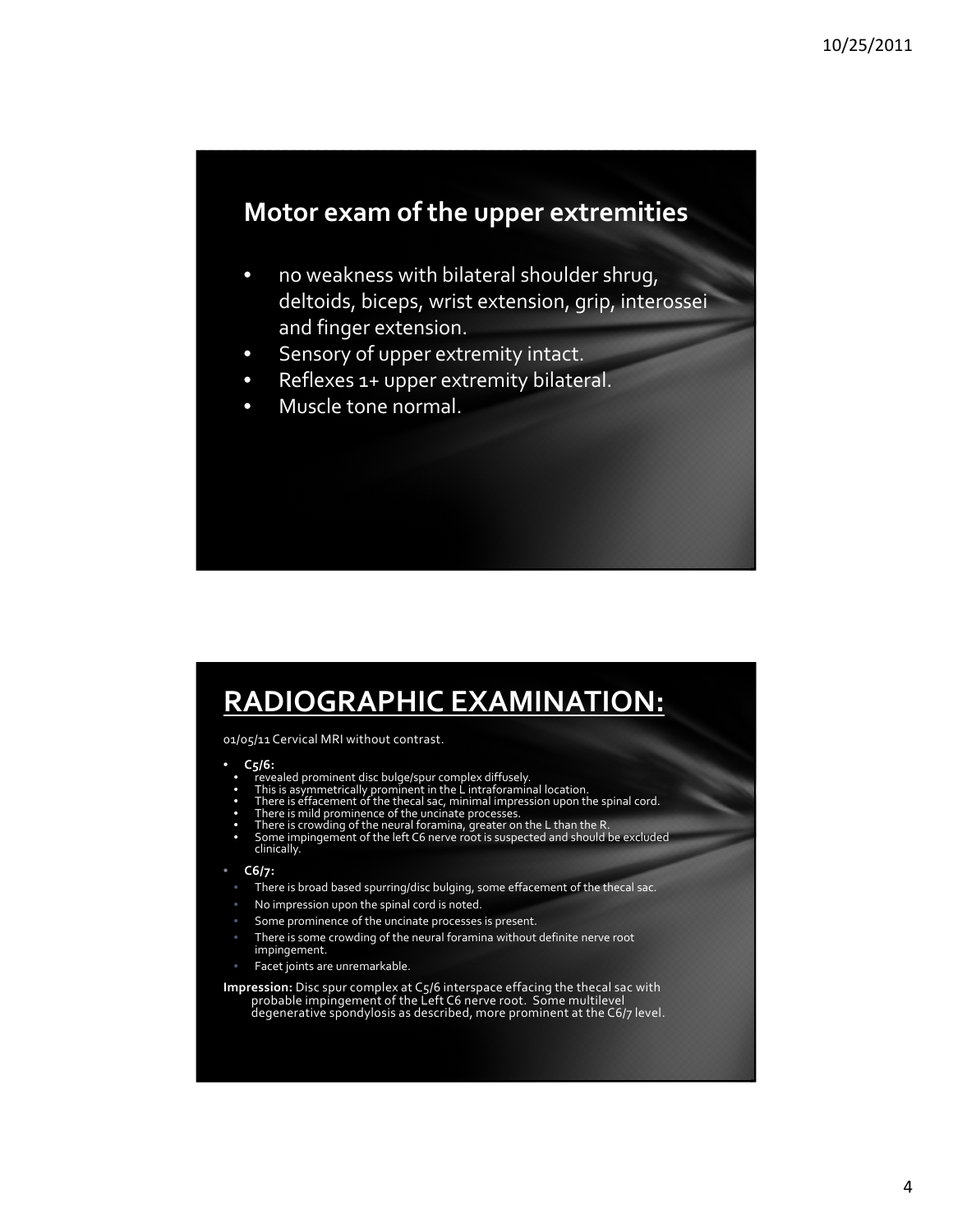

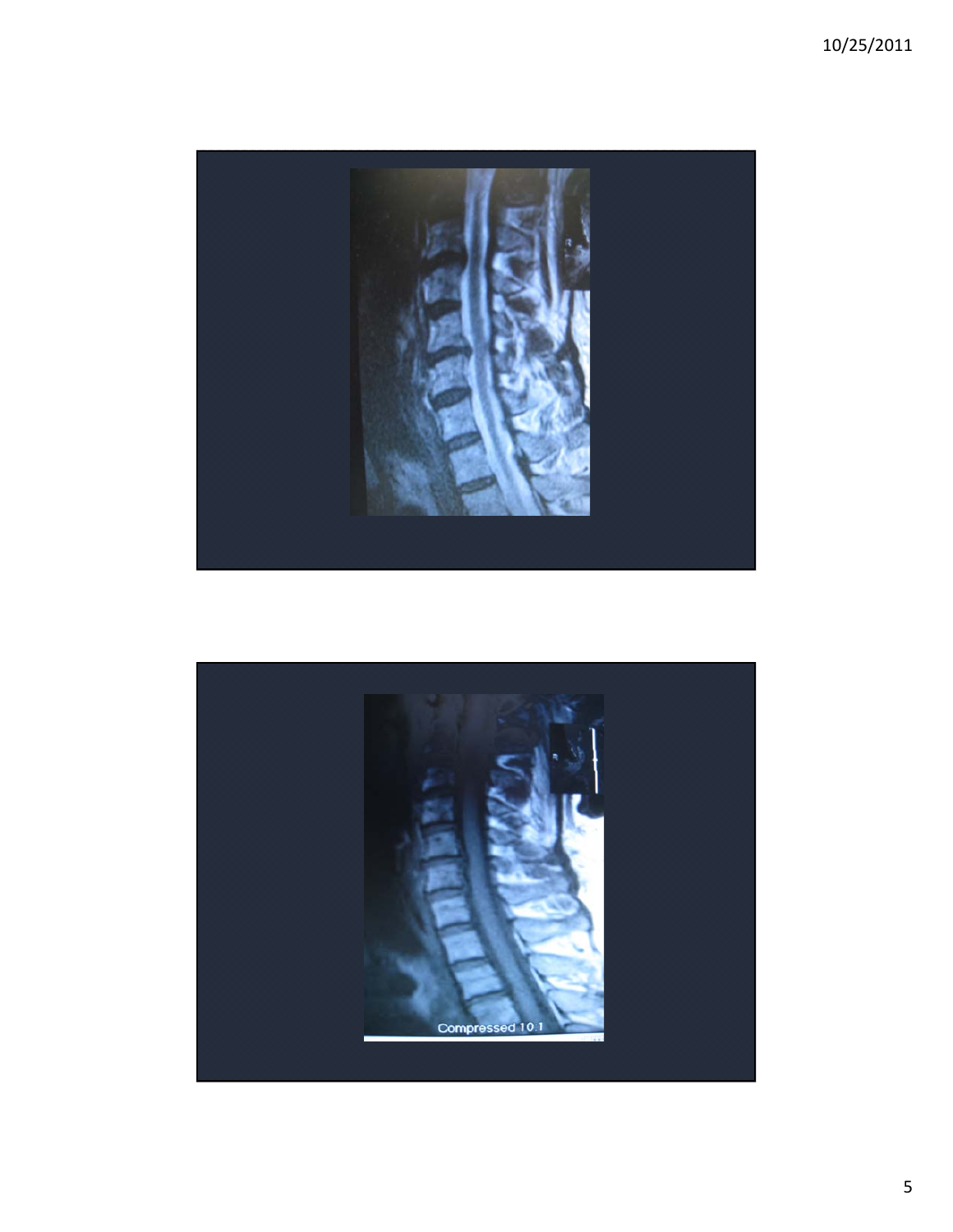

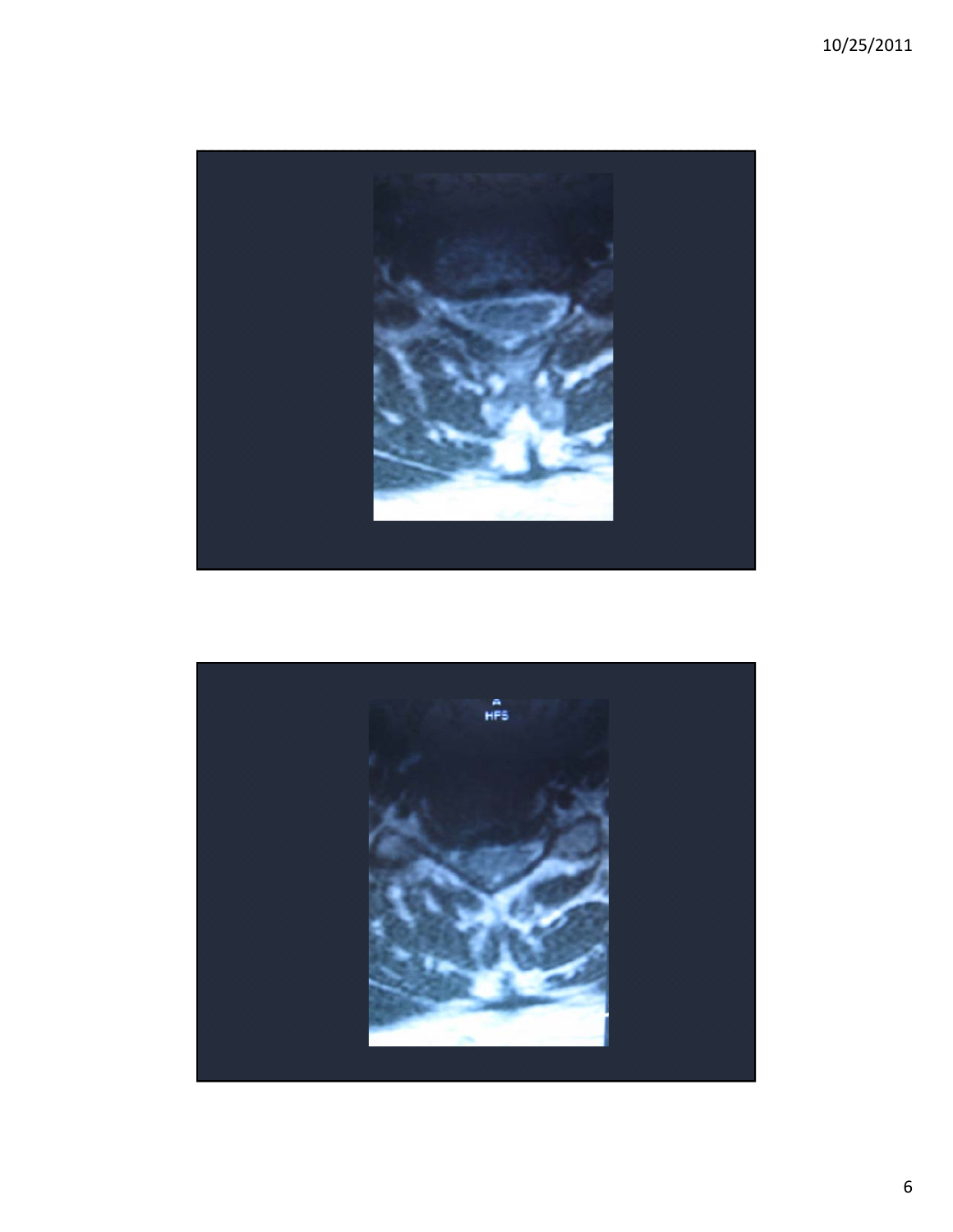# **DIAGNOSIS:**

Disc /spur complex at C5/6 interspace effacing the thecal sac with L C6 nerve root impingement associated with radiculopathy, complicated by myofascitis.

### **TREATMENT PLAN:**

- The patient has an impending neurosurgical consultation scheduled through his family doctor.
- In the interim, we will utilize Cox® decompression/manipulation to the Cervical Spine.
- Focal exercises including radial nerve glides, cervical retraction, cervical oblique stretching, scalene stretching.
- Utilization of Active Release Technique (ART) to decrease myofascial adhesions, increase flexibility and elasticity, and release any pertinent nerve entrapments from the scalenes.
- Also the radial nerve entrapments, Upper Trap., Levator Scap. and joint capsules will be addressed.
- 2 treatments/week for 4-6 Weeks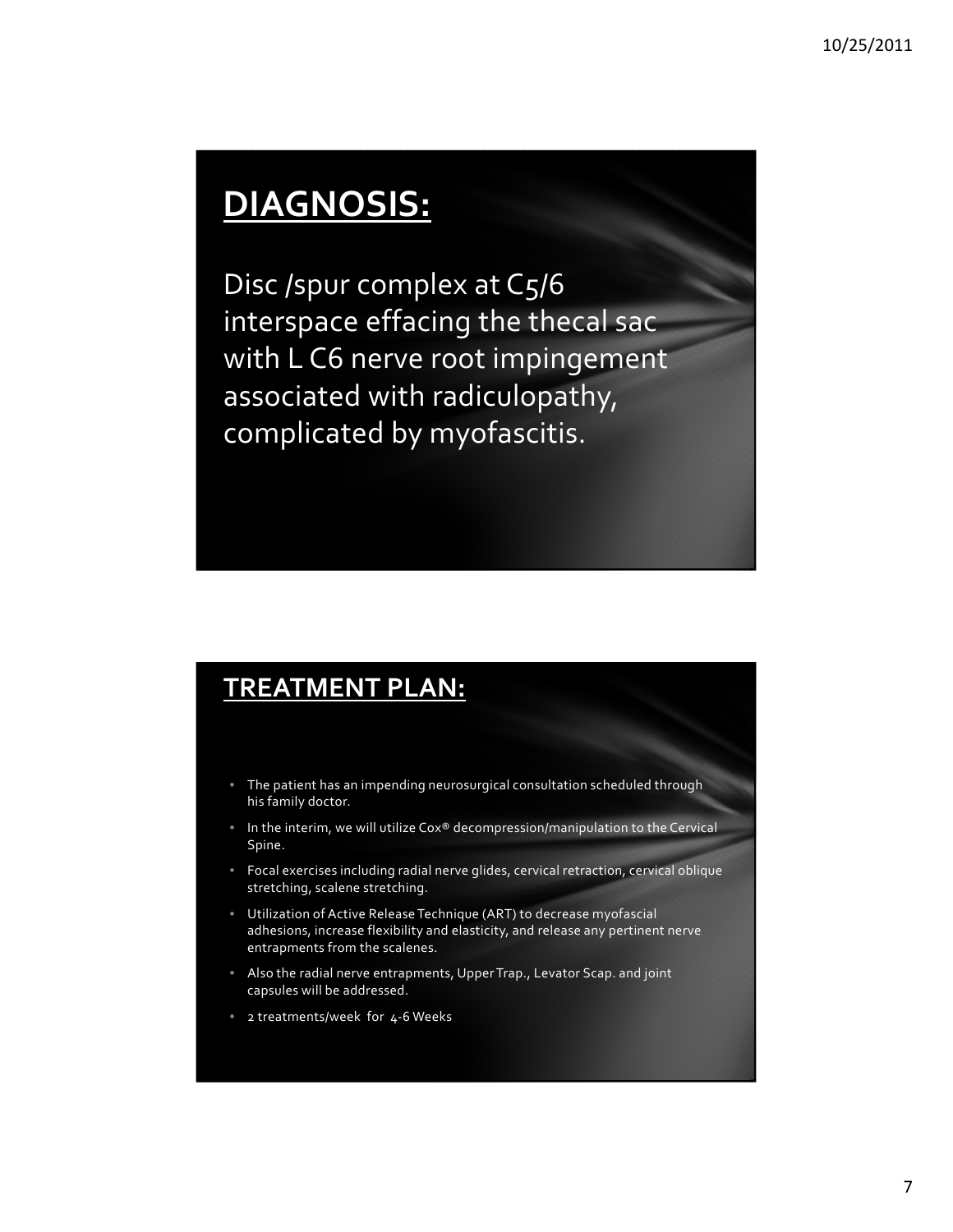### **SPECIFICTREATMENT GOALS:**

#### Long Term Goals:

- Establish a home exercise program.
- Centralize radicular symptoms.
- DecreaseVAS 25% and increase hours of sleep.

#### Short Term Goals:

- Independent home exercise program.
- Abate radicular symptoms.
- ReduceVAS scale and pain 75 to 100%.

### **CLINICAL OUTCOME:**

- After 4 visits and 10 days,
	- the patient no longer needed to take medication
	- only experienced numbness and tingling in the fingertips of his first and second digits
- After 6 weeks and 7 visits, the patient had improved 80-90% from his initial chief complaint.
	- HisVAS was down to a 2.
	- He has continued cervical stabilization exercises and is working as many as 50‐60 hours a week doing chair assembly and moving furniture.
- He is now seen on a monthly basis to maintain spinal health.
- Also utilizes the Cox® Isotonic neck exerciser from Dee Cee Labs for cervical strengthening.